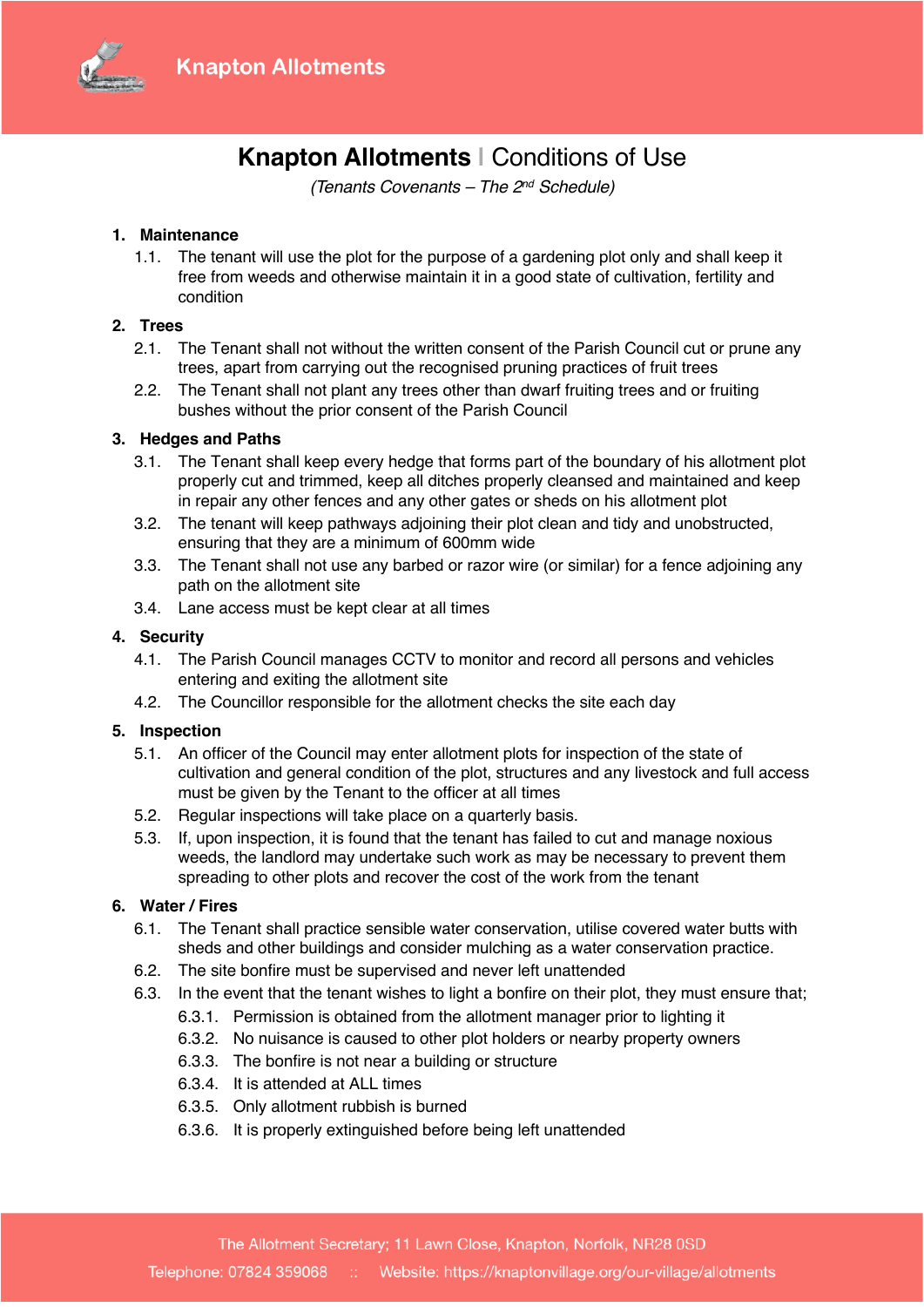# **7. Dogs**

- 7.1. The Tenant shall not bring or cause to be brought a dog onto the allotment site unless it is held at all times on a lead / leash and remains under the direct control of the Tenant
- 7.2. Any faeces to be removed and disposed of off-site by the Tenant

# **8. Livestock**

- 8.1. Except with the prior written consent of the Parish Council the Tenant shall not keep any animals or livestock on the allotment save domesticated chickens and rabbits
- 8.2. Livestock must be kept so that they are not prejudicial to health or a nuisance to others

## **9. Buildings and Structures**

- 9.1. Any tenant wishing to erect a structure on their plot should first read the council's Allotment Structures Policy, which provides guidelines as to what would be acceptable, and agree to abide by it at all times.
- 9.2. The Tenant shall not erect any structure, be it a building, garden shed, greenhouse, polytunnel or pond on their allotment plot without first obtaining the written consent of the Parish Council, using the Annexe 1 - Permission Request Form.
- 9.3. Only glass substitutes such as polycarbonate, Perspex or other alternatives may be used in any permitted structures, unless specifically approved by the allotment manager
- 9.4. The Tenant shall keep all structures, including sheds, greenhouses, polytunnels etc. in good repair to the satisfaction of the Parish Council
- 9.5. Oil, fuel, lubricants or other inflammable liquids shall not be stored in any shed except in an approved container with a maximum capacity of 5 litres for use with garden equipment only
- 9.6. The Parish Council will not be held responsible for loss by accident, fire, theft or damage from the allotment site

#### **10. General**

- 10.1. The Tenant shall not deposit or allow other persons to deposit on the allotment any rubbish, refuse or any decaying matter (except manure and compost in such quantities as may reasonably be required for use in cultivation) or place any matter in the hedges, ditches or dykes in or surrounding the allotment site
- 10.2. The Tenant must cover any manure on the Allotment Garden which has not been dug in
- 10.3. All non-compostable waste shall be removed from the allotment site by the Tenant

#### **11. Chemicals, Pests, Diseases and Vermin**

- 11.1. Only commercially available products from garden or horticultural suppliers shall be used for the control of pests, diseases or vegetation.
- 11.2. When using any sprays or fertilisers the Tenant must;
	- 11.2.1. take all reasonable care to ensure that adjoining hedges, trees and crops are not adversely affected and must make good or replant as necessary should any damage occur, and
	- 11.2.2. so far as possible select and use chemicals, whether for spraying, seed dressing or for any other purpose whatsoever, that will cause the least harm to members of the public, game birds and other wildlife, other than vermin or pests, and
	- 11.2.3. comply at all times with current regulations on the use of such sprays and fertiliser